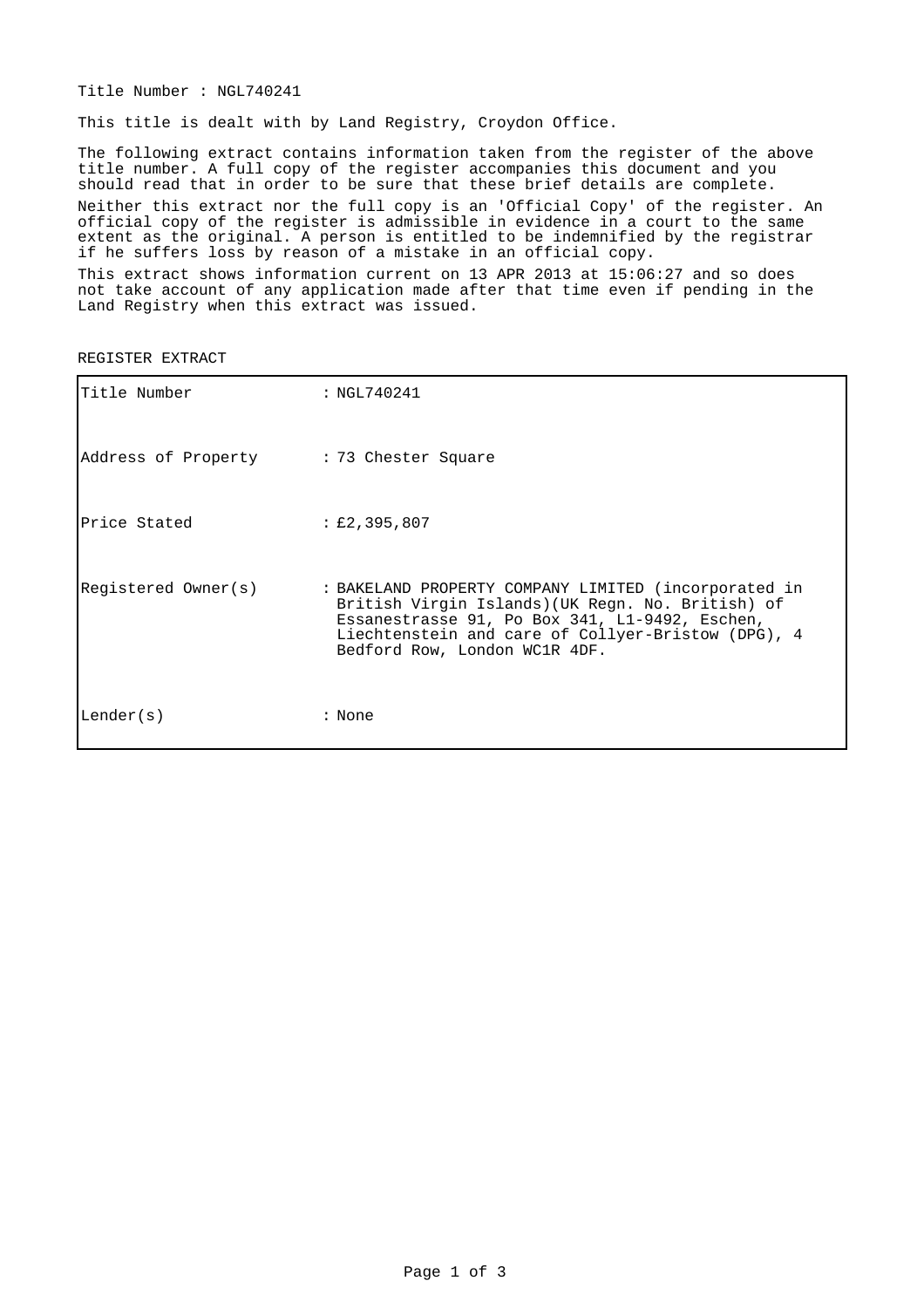This is a copy of the register of the title number set out immediately below, showing the entries in the register on 13 APR 2013 at 15:06:27. This copy does not take account of any application made after that time even if still pending in the Land Registry when this copy was issued.

This copy is not an 'Official Copy' of the register. An official copy of the register is admissible in evidence in a court to the same extent as the original. A person is entitled to be indemnified by the registrar if he suffers loss by reason of a mistake in an official copy. If you want to obtain an official copy, the Land Registry web site explains how to do this.

### A: Property Register

This register describes the land and estate comprised in the title. Except as mentioned below, the title includes any legal easements granted by the registered lease but is subject to any rights that it reserves, so far as those easements and rights exist and benefit or affect the registered land.

CITY OF WESTMINSTER

1 (29.07.1996) The Leasehold land shown edged with red on the plan of the above Title filed at the Registry and being 73 Chester Square.

NOTE: The airspace above the building is excluded from the title.

| 2       |                                           | $(29.07.1996)$ Short particulars of the lease(s) (or under-lease(s)) |
|---------|-------------------------------------------|----------------------------------------------------------------------|
|         |                                           | under which the land is held:                                        |
|         | Date                                      | : 12 July 1996                                                       |
| Term    | : 59 years and 167 days from 12 July 1996 |                                                                      |
|         | Rent                                      | : £1300 (subject to review) and additional rent                      |
| Parties |                                           | : (1) Grosvenor Estate Belgravia                                     |
|         |                                           | (2) Bakeland Property Company Limited                                |

- 3 (29.07.1996) There are excepted from the effect of registration all estates, rights, interests, powers and remedies arising upon, or by reason of, any dealing made in breach of the prohibition or restriction against dealings therewith inter vivos contained in the Lease.
- 4 (29.07.1996) The lessor's title is registered.
- 5 Unless otherwise mentioned the title includes any legal easements granted by the registered lease(s) but is subject to any rights that it reserves, so far as those easements and rights exist and benefit or affect the registered land.

## B: Proprietorship Register

This register specifies the class of title and identifies the owner. It contains any entries that affect the right of disposal.

#### Title absolute

- 1 (05.05.2006) PROPRIETOR: BAKELAND PROPERTY COMPANY LIMITED (incorporated in British Virgin Islands)(UK Regn. No. British) of Essanestrasse 91, Po Box 341, L1-9492, Eschen, Liechtenstein and care of Collyer-Bristow (DPG), 4 Bedford Row, London WC1R 4DF.
- 2 (05.05.2006) The price stated to have been paid on 29 March 2006 for the land in this title and in NGL688804 was £2,395,807.